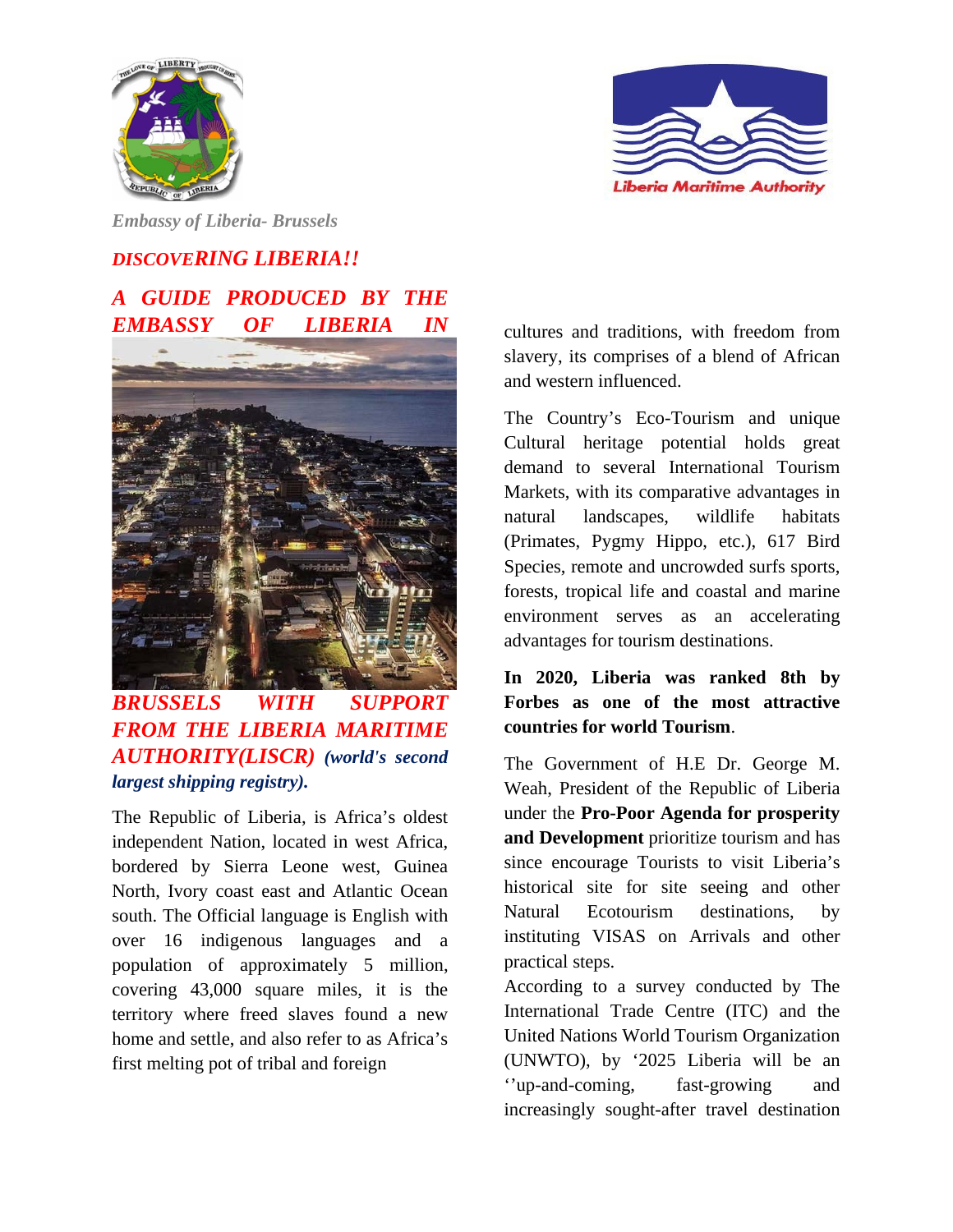among international and local nature and adventure enthusiasts''. it is estimated that approximately 500,000 Liberian citizens are currently living abroad, or roughly 10 percent of the total population, by a survey conducted by the Liberian Diaspora Engagement Program, managed by the Ministry of Foreign Affairs.

The country hosts the largest and only untouched proportion virgin Afro-Guinean rainforest in West Africa.



Liberia's Upper**-Guinea forest** which is the **Africa largest and last untouched** rainforest, hosts; chimpanzees and other primates and the pigmy hippo as well as Exceptional birdlife, like the Liberian Greenbul and near endemic species of malimbes, hornbills, cuckoos, parrots, owls, trogons, honeyguides, woodpeckers, warblers, orioles, bush-shrikes, Guineafowl, francolins and others.

**Biosphere for unique West African wildlife and bird species.** 



Liberia is also the home of Powdery white beaches to complement ecotourism with one of Africa's great Ocean destinations for Surfing, stand-up paddling (SUP), kitesurfing Sport fishing and other marine sports.



**The Country's Liberia Maritime Authority** is the world's second largest registry and founding member of the International Maritime Organization (IMO), it has since taken leading role in global shipping, renowned for excellence, safety and innovative service.